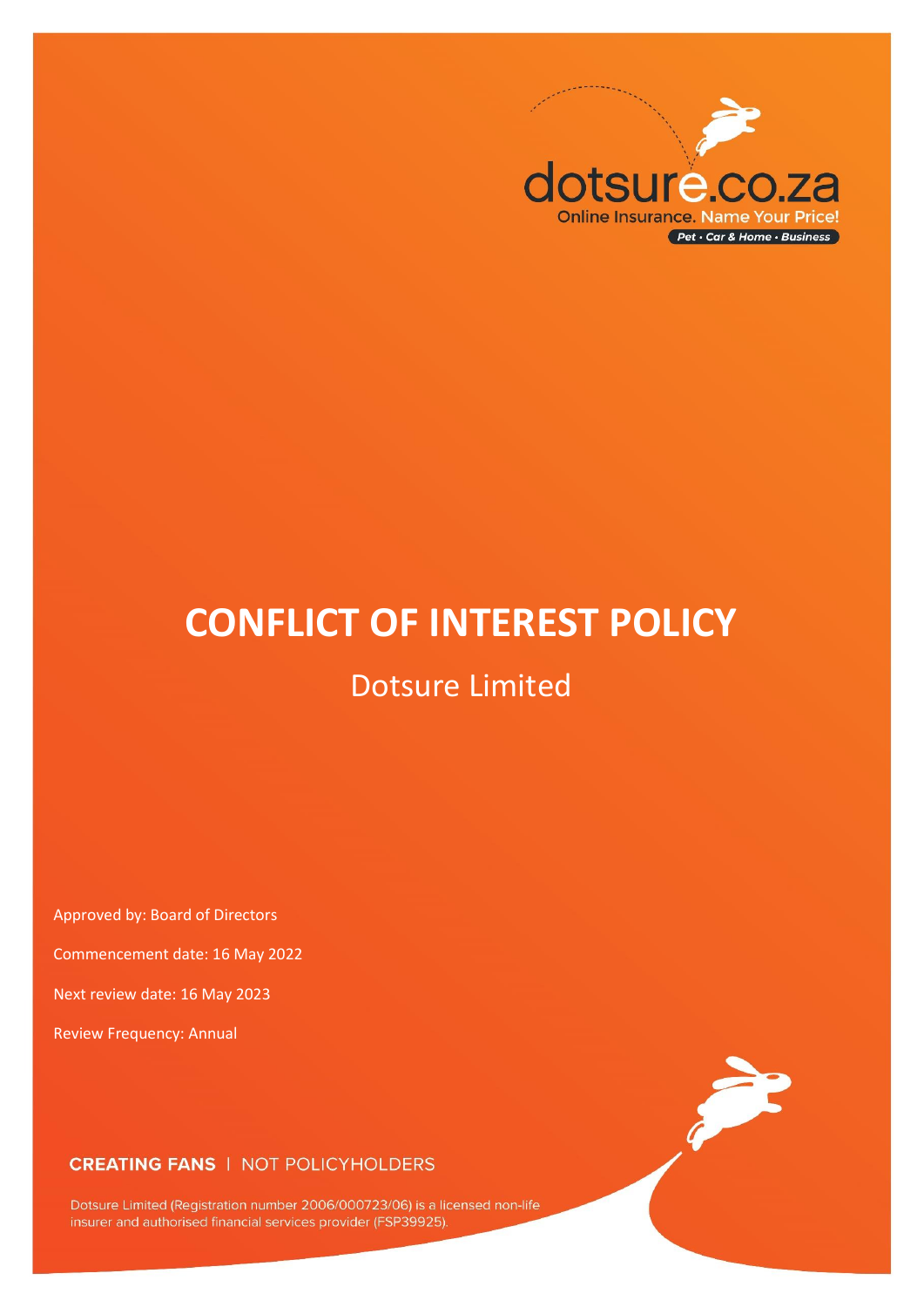## **Contents**

| 8. |  |
|----|--|
|    |  |
|    |  |

This policy is compiled in accordance with *the Financial Advisory and Intermediary Services Act no. 37 of 2002* and in particular, the General Code of Conduct for Authorised Financial Services Providers and Representatives as amended by Board Notice 706 of 2020, including all amendments contained in former Board Notices*.*

V0.4 – 23/03/2022

**CREATING FANS | NOT POLICYHOLDERS** 

PET | CAR & HOME | BUSINESS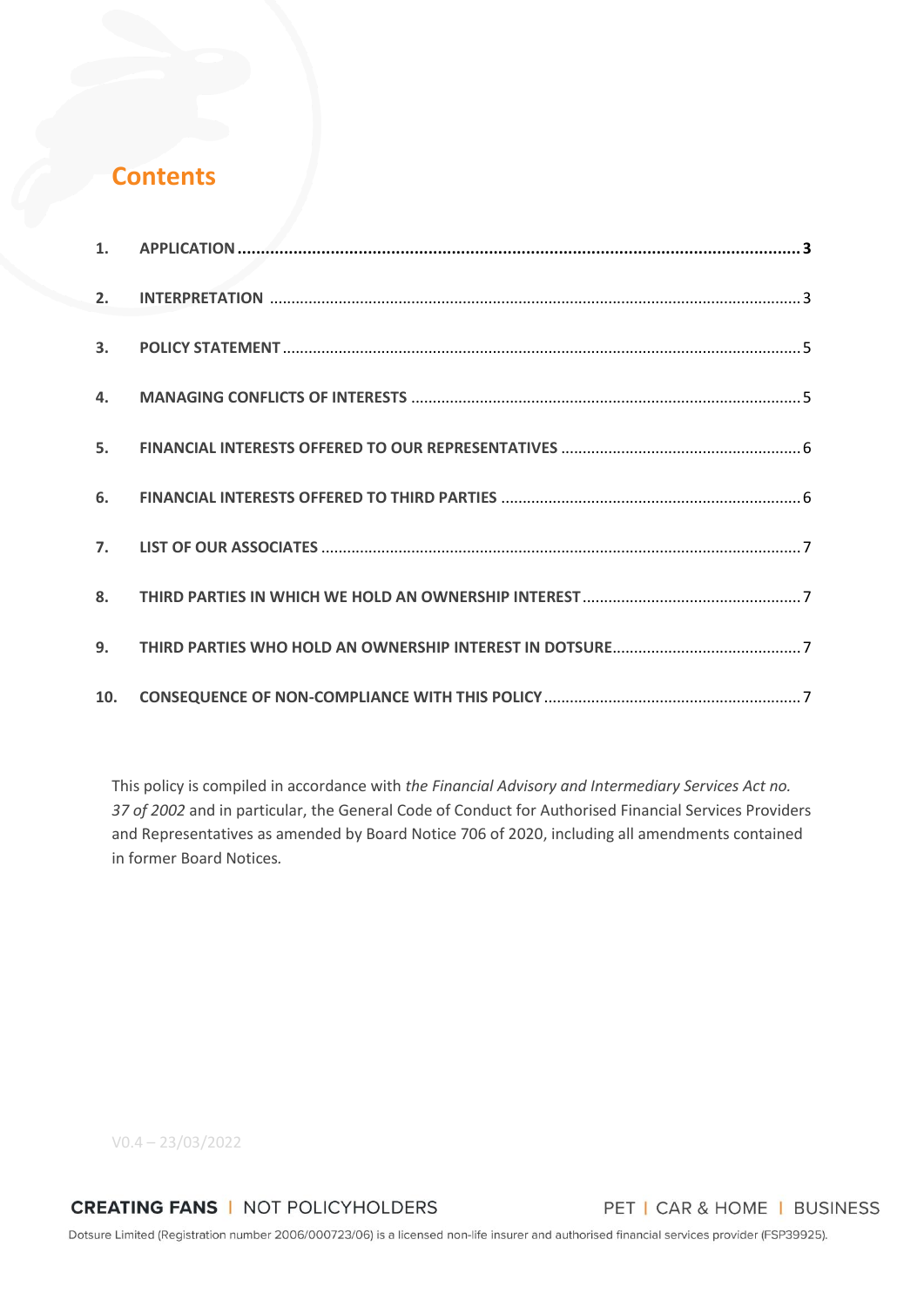#### <span id="page-2-0"></span>**1. APPLICATION**

This policy applies to Dotsure Limited (Registration number 2006/000723/06) (FSP39925), a licensed non-life insurer and authorised financial services provider.

### <span id="page-2-1"></span>**2. INTERPRETATION**

#### "**associate**"—

- (a) in relation to a natural person, means-
	- (i) a person who is recognised in law or the tenets of religion as the spouse, life partner or civil union partner of that person;
	- (ii) a child of that person, including a stepchild, adopted child and a child born out of wedlock;
	- (iii) a parent or stepparent of that person;
	- (iv) a person in respect of which that person is recognised in law or appointed by a Court as the person legally responsible for managing the affairs of or meeting the daily care needs of the first mentioned person;
	- (v) a person who is the spouse, life partner or civil union partner of a person referred to in subparagraphs (ii) to (iv);
	- (vi) a person who is in a commercial partnership with that person;
- (b) in relation to a juristic person—
	- (i) which is a company, means any subsidiary or holding company of that company, any other subsidiary of that holding company and any other company of which that holding company is a subsidiary;
	- (ii) which is a close corporation registered under the Close Corporations Act, 1984 (Act No. 69 of 1984), means any member thereof as defined in section 1 of that Act;
	- (iii) which is not a company or a close corporation as referred to in subparagraphs (i) or (ii), means another juristic person which would have been a subsidiary or holding company of the first-mentioned juristic person
		- aa. had such first-mentioned juristic person been a company; or
		- bb. in the case where that other juristic person, too, is not a company, had both the first-mentioned juristic person and that other juristic person been a company;
		- cc. means any person in accordance with whose directions or instructions the board of directors of or, in the case where such juristic person is not a company, the governing body of such juristic person is accustomed to act;

PET | CAR & HOME | BUSINESS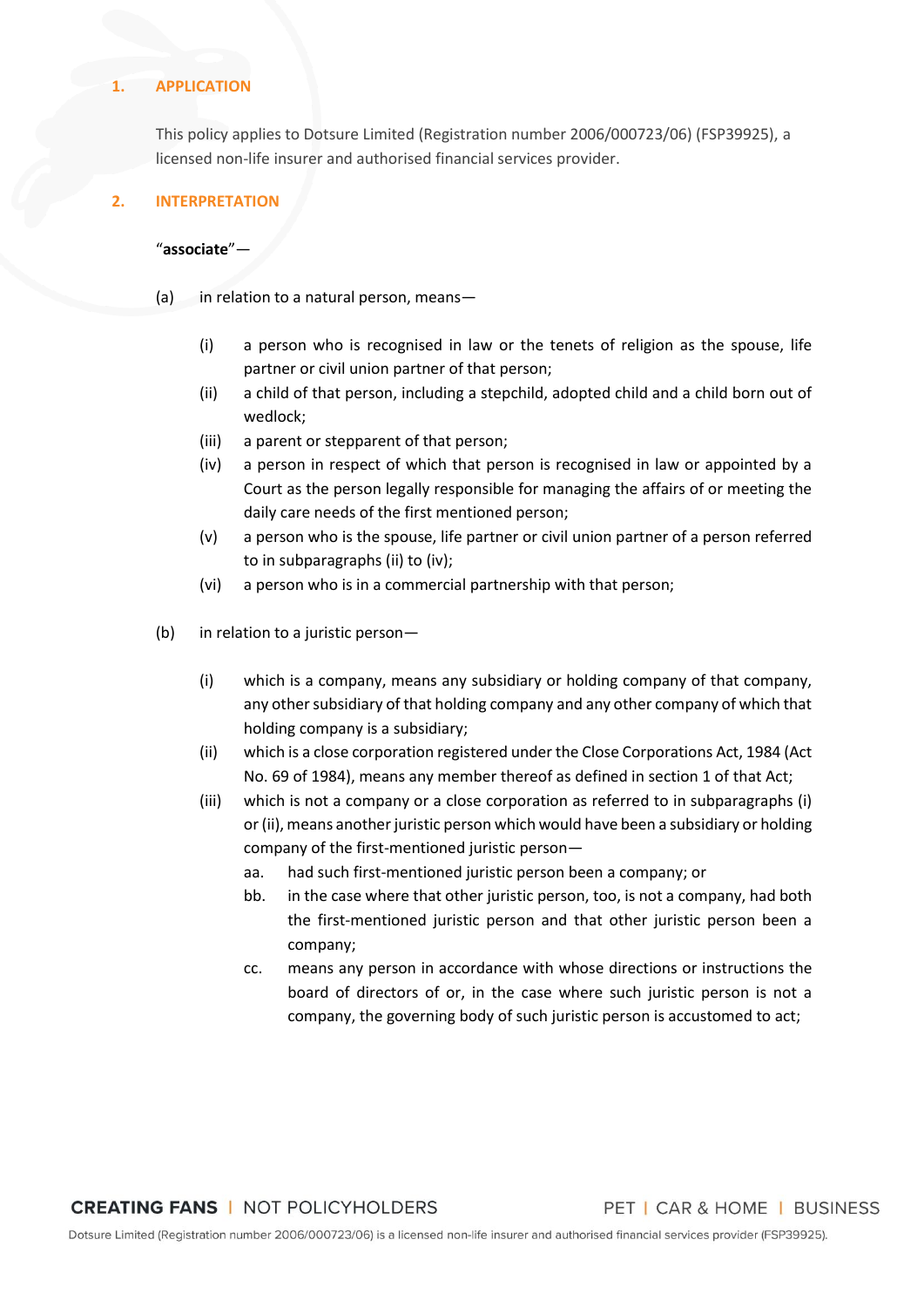(c) in relation to any person—

- (i) means any juristic person of which the board of directors or, in the case where such juristic person is not a company, of which the governing body is accustomed to act in accordance with the directions or instructions of the person firstmentioned in this paragraph;
- (ii) includes any trust controlled or administered by that person.

"**the Company**" means Dotsure Limited, registration number 2006/000723/06, a public company incorporated in accordance with the laws of the Republic of South Africa and a licenced non-life insurer.

"**Conflict of Interest**" (hereinafter referred to as COI) means any situation in which a provider or a representative has an actual or potential interest that may, in rendering a financial service to a client –

- (a) Influence the objective performance of his, her or its obligations to that client; or
- (b) Prevent a provider or representative from rendering an unbiased and fair financial service to that client, or from acting in the best interest of that client, including, but not limited to –
	- (i) A financial interest;
	- (ii) An ownership interest;
	- (iii) Any relation with a third party.

**"Financial interest"** means any cash, cash equivalent, voucher, gift, service, advantage, benefit, discount, domestic or foreign travel, hospitality, accommodation, sponsorship, other incentive or valuable consideration, other than –

- (a) an ownership interest;
- (b) training, that is not exclusively available to a selected group of providers or representatives, on –
	- (i) products and legal matters relating to those products;
	- (ii) general financial and industry information;
	- (iii) specialised technological systems of a third party necessary for the rendering of a financial service, but excluding travel and accommodation associated with that training.

**"Immaterial financial interest"** means any financial interest with a determinable monetary value, the aggregate of which does not exceed R1 000.00 in any calendar year from the same third party in that calendar year received by—

- (a) a provider who is a sole proprietor; or
- (b) a representative for that representative's direct benefit;
- (c) a provider, who for its benefit or that of some or all of its representatives, aggregates the immaterial financial interest paid to its representatives;.

PET | CAR & HOME | BUSINESS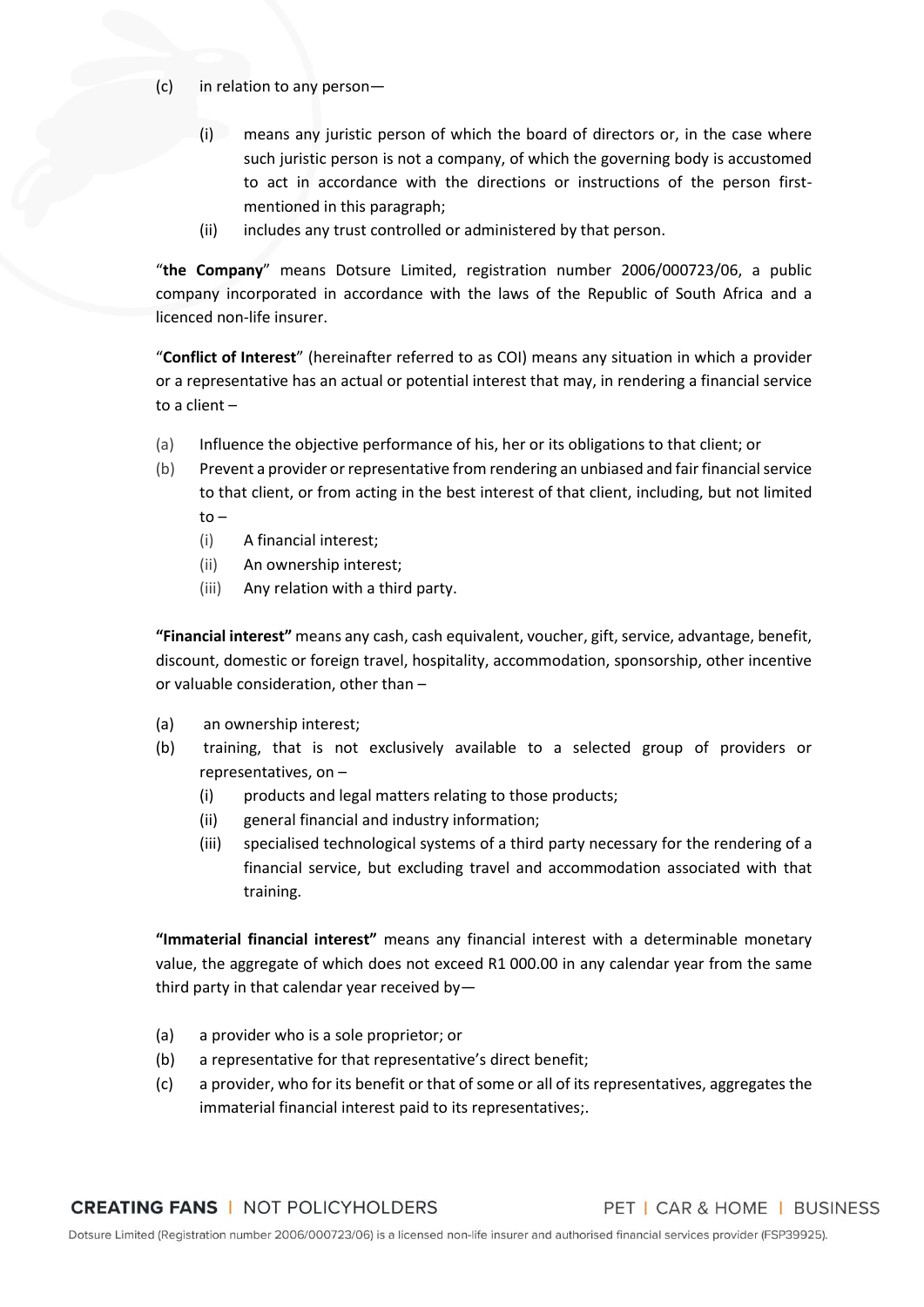**"Third party"** means a product supplier, another provider, an associate of a product supplier or a provider, a distribution channel and any other person who in terms of an agreement provides a financial interest to a provider or its representatives.

### <span id="page-4-0"></span>**3. POLICY STATEMENT**

The Company is committed to comply with the regulatory requirements governing COI and to ensure that COIs are appropriately managed in the best interest of the Company's policyholders.

**This policy was formally adopted by the Board of Directors of Dotsure.**

### <span id="page-4-1"></span>**4. MANAGE CONFLICTS OF INTERESTS**

## **4.1 Mechanisms to identify COI**

Before the Company concludes a new business arrangement, we will consider whether the proposed arrangement will present any potential conflict of interest. It will be the responsibility of each representative entering into the relationship on behalf of us to ensure that this identification process is carried out and appropriately documented before the relationship with a party is entered into.

All Representatives will be accountable to ensure that the necessary reviews of all existing business arrangements are conducted at least annually to assess whether a potential conflict of interest in the light of changing circumstances exist.

**4.2 Measures to avoid and mitigate COI**

Whenever any potential conflict of interest is identified, the Representative responsible for the relationship will consider whether any practical means exist for avoiding such COI. Where this is not practical, the Representative will consult with the Company's Compliance Officer to devise appropriate and adequate measures to mitigate and manage the identified conflict of interest.

The measures identified to mitigate and manage this conflict will be documented and communicated to all staff involved in managing the relationship to ensure that the risk of the identified conflict of interest is appropriately managed by the affected business unit.

## **4.3 Measures for the disclosure of COI**

Wherever a potential COI is identified, the Company or Representative concerned will ensure that appropriate communication regarding the following aspects is included in the disclosure information and documentation provided to potential customers purchasing products:

- The existence of the conflict of interest;
- A description of what the conflict is;
- Its impact;
- The measures taken to mitigate and manage it; and

## **CREATING FANS | NOT POLICYHOLDERS**

PET | CAR & HOME | BUSINESS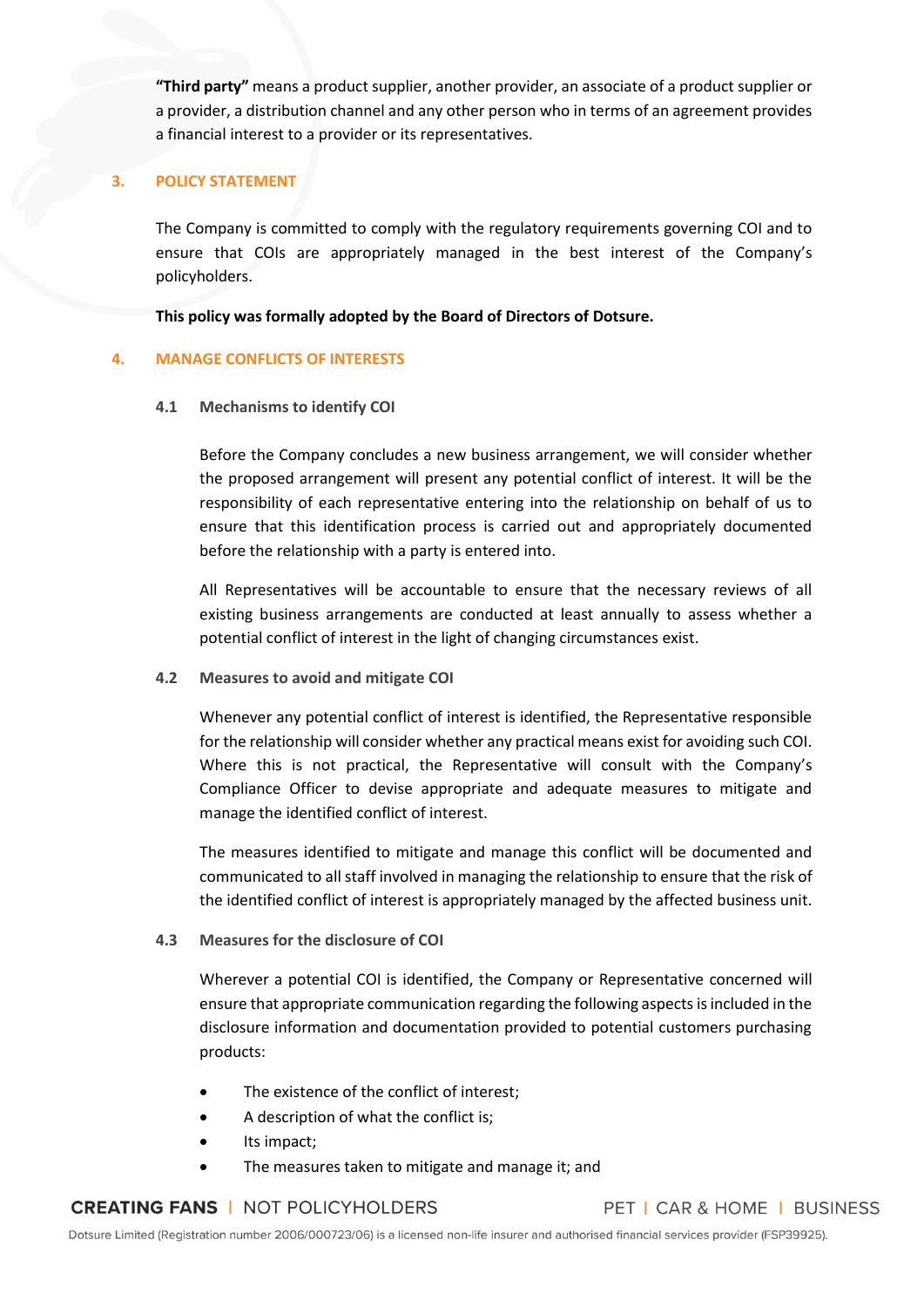The customer's free choice whether he/she wishes to continue with purchasing the product.

### **4.4 Processes, procedures and internal controls to facilitate compliance**

Representatives will be required to ensure that the policy is implemented and will, on an annual basis, warrant to our Compliance Officer in writing that they have met their obligations under this policy and describe the steps taken to do so.

Training for all affected staff will be provided by the Company or people procured by the Company to ensure that they understand their responsibilities under this policy.

The Compliance Officer will monitor compliance with this Conflict of Interest Management Policy and will perform the necessary reviews in consultation with Executive Management to ensure that appropriate procedures and processes are in place and remain effective to ensure compliance with the policy.

The Compliance Officer will facilitate a review of this policy annually to ensure that it remains relevant and appropriate to meet the statutory requirements.

## <span id="page-5-0"></span>**5. FINANCIAL INTERESTS OFFERED TO OUR REPRESENTATIVES**

We may offer our representatives sales incentives, in addition to their basic salary, based upon a combination of:

- The quantity of business introduced;
- The quantity of business retained; and
- The consistency with which the representative maintains the above levels of business introduced and retained, respectively.

The above sales incentives are provided, subject to the representative adhering to our TCF objectives and the Company's objective to provide soft landings to its policyholders.

## <span id="page-5-1"></span>**6. FINANCIAL INTERESTS OFFERED TO THIRD PARTIES**

We may only offer the following interests to third parties being Product Providers or other Financial Service Providers:

- Commission authorised under the Long-Term or the Short-Term Insurance Acts;
- Fees that are reasonably in line with the Long-Term or the Short-Term Insurance Acts;
- Fees or remuneration for the rendering of a service to a third party, which fees or remuneration are reasonable in line with the service being rendered;
- Any immaterial financial interest as defined in the FAIS General Code of Conduct; and
- Any other financial interest, for which consideration that is reasonably in line with the value of the financial interest, is paid by that provider or representative at the time of receipt thereof.

PET | CAR & HOME | BUSINESS